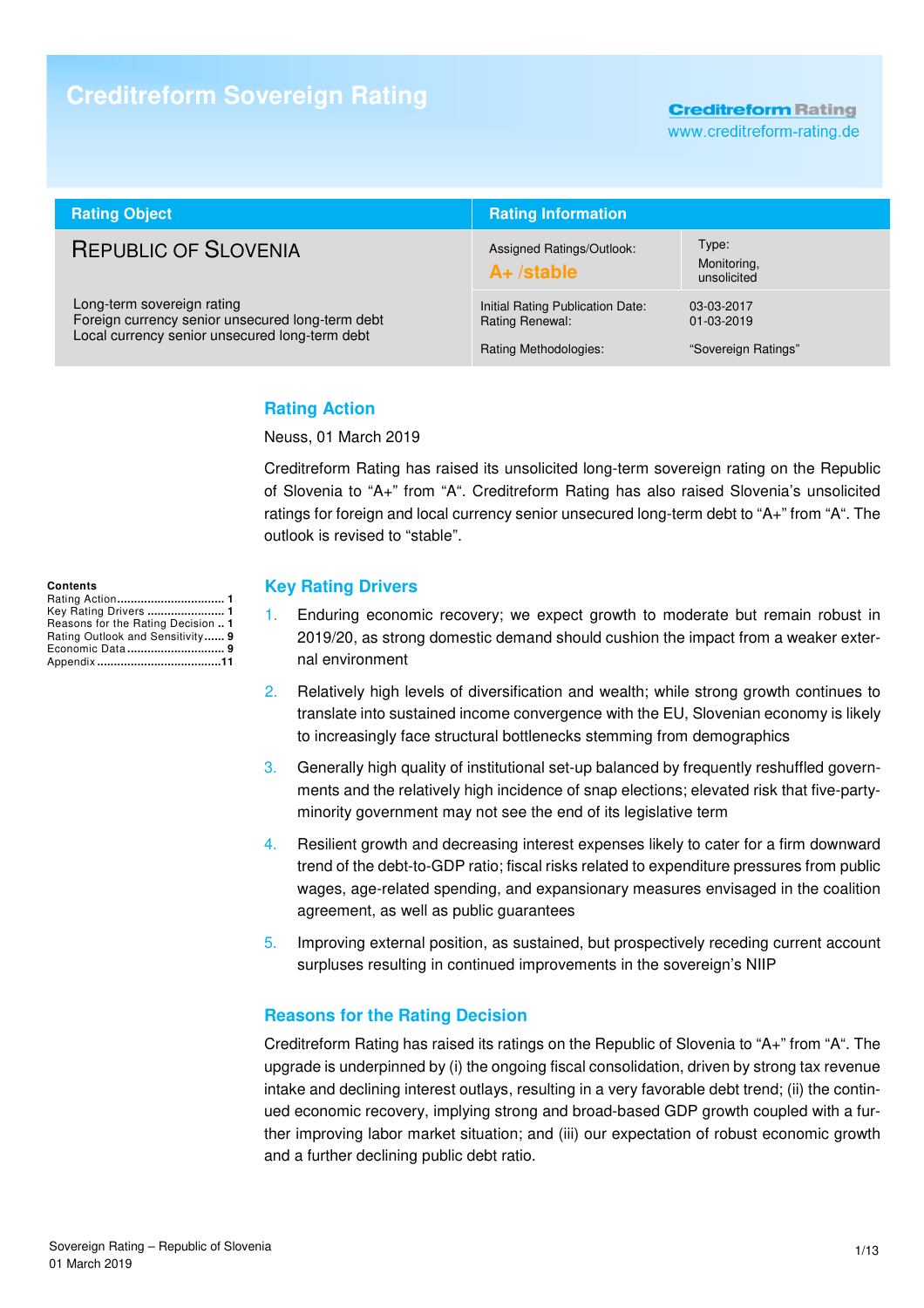Our assessment of the Republic of Slovenia's creditworthiness continues to reflect its favorable macroeconomic performance profile, characterized by relatively high levels of wealth, strong economic growth, as well as the sovereign's well-diversified and competitive economy.

The economic recovery has entered its sixth year in 2019. Output expansion had accelerated markedly from 3.1% in 2016 to 4.9% in 2017. Last year's growth rate came in a touch lower, at a still very healthy 4.5% – thus making Slovenia again one of the fastest growing economies in Europe, realizing an annual average growth rate of 3.6% over the past five years. The outcome could have been even better without the somewhat weaker performance in the final quarter. While total output had grown by a solid 5.2, 4.6, and 5.1% (y-o-y) in the first three quarters, growth in the fourth quarter pulled back to an yearly rate of 3.6%.

As in 2017, real GDP growth was mainly driven by vibrant investment activity, benefiting from favorable financial conditions, the need for expansion investments, the recovering housing market, and European Structural and Investment (ESI) funding. After having risen by 10.7% in 2017, the highest annual growth rate since 2007, investment growth was thus able to sustain its momentum, increasing by 10.6%. Non-residential construction investment has been flourishing for several quarters, with investment in other building and structures increasing by 26.1 and 18.1% y-o-y in the third and fourth quarter respectively, lifting it to 6.8% of GDP in Q4-18 (Q4-17: 5.8% of GDP). Moreover, exports continue to spur economic growth, although the growth contribution of net exports moderated from 1.3 to 0.3 p.p., largely owing to the high import content of investment and the weaker external environment in the second half of the year. According to latest Statistical Office (SORS) data, exports thus increased by 7.2%, compared to an import growth of 7.7%.

Public consumption exhibited healthy growth, expanding by 2.6% (2017: 0.5%), while 2018 has seen rather muted private consumption growth. Despite a favorable labor market development (see below), household spending increased by 2.2%, slightly up from 1.9% a year before. Sluggish household spending may be explained by slowing real wage growth and a temporary setback in consumer confidence, witnessed in the second half of last year. At the same time, a higher share of households' disposable income is saved, mirrored by a rising saving rate, which was up to 13.8% in Q3-18 (Q3-17: 12.2%).

The strong growth performance translated into sustained income convergence with the EU. We assess that per capita incomes continued to move closer to EU-levels, as the Slovenian GDP per capita now accounts for 85% of the EU-28 total, up from 83% a year before (IMF data). In PPP terms, Slovenian per capita income is estimated to have leapt from USD 34,480 in 2017 to USD 36,826 in 2018. Hence, Slovenian GDP p.c. not only lies slightly above the median of our A-rated sovereigns (USD 35,962). Slovenia also appears to be at a more advanced stage than the large majority of its Central and Eastern European (CEE) peers, as only Czechia posts a higher per capita income (USD 37,423).

To be sure, the Slovenian economy is highly exposed to external risks due to its integration in European supply chains, high trade openness (trade-to-GDP 2017: 156.1%), and strong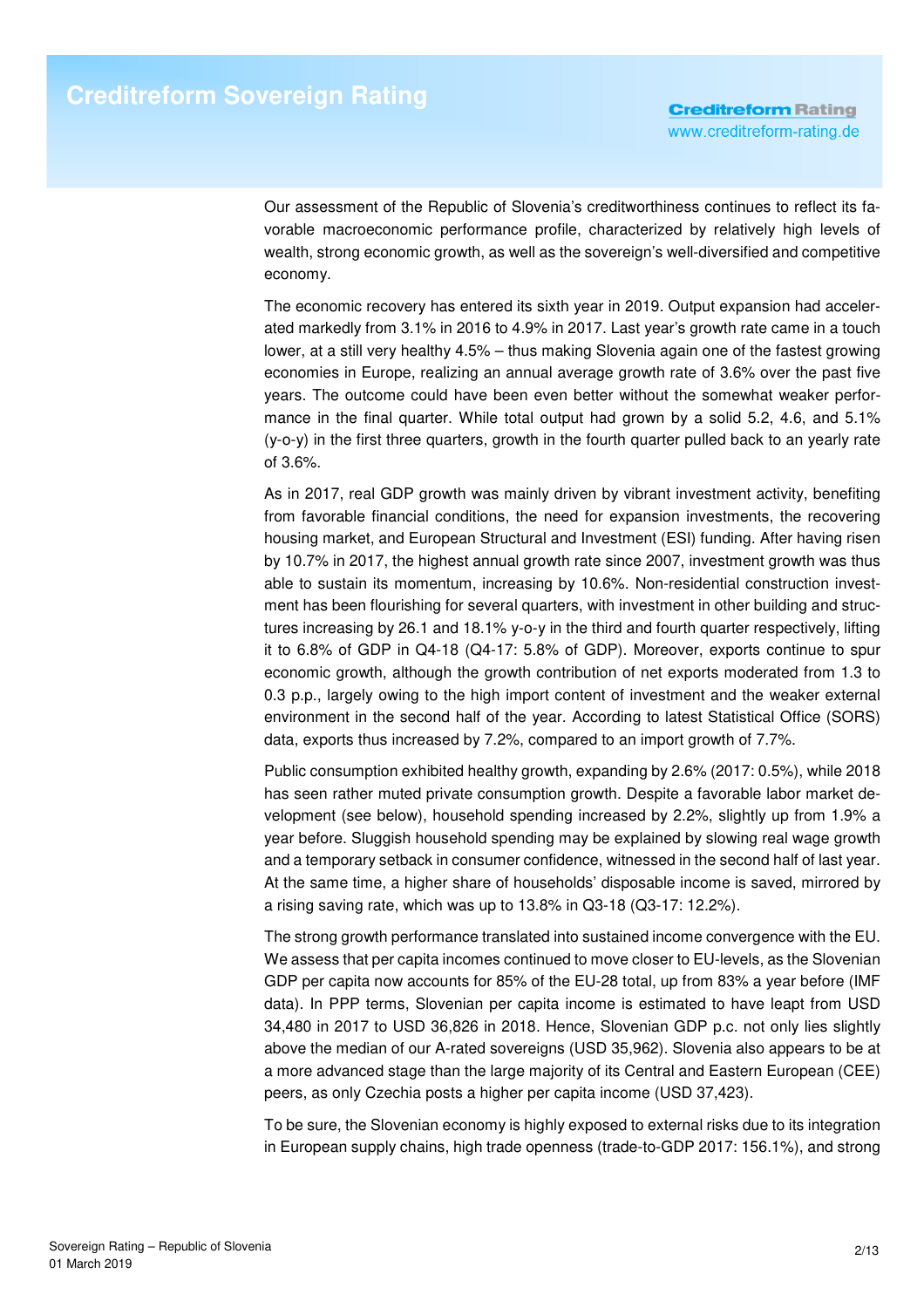exposure to the German economy (approx. 20% of exports). Nevertheless, the well-diversified economy and low levels of private sector debt underscore our view that its economy is also characterized by a relatively high degree of economic resilience and flexibility. Slovenia's economy thus features a high value-added industrial sector which accounts for 26.2% of total gross value added (Q3-18), standing well above the euro area average of 19.6%. Furthermore, wholesale and retail trade, transport, accommodation and food service activities make up for 22.4% of total GVA (EA-19: 19.6%).

What is more, Slovenia's private sector ranks among the least indebted in Europe, implying a comparatively high risk-bearing capacity. As illustrated by ECB data, corporate deleveraging has made huge strides over the recent years. Over the last five years, non-financial corporations' (NFC) debt has almost halved, dwindling to just 46.1% of GDP in Q3-18 (Q3- 17: 50.6% of GDP) – corresponding to the fourth-lowest reading in the EU-28. Household debt as measured by disposable income has remained broadly stable and inched up from 45.5% in Q3-17 to 45.6% in the third quarter of 2018 – also one of the lowest levels in Europe.

Meanwhile, the Slovenian economy benefits from its favorable labor market performance. On the back of the pronounced economic recovery, employment rose to historical highs. Employment (domestic concept) has thus increased by an annual rate of at least 2% for ten consecutive quarters, bringing the total number of persons employed to 1.03m in Q4- 18. Labor participation has also hit an all-time high in the third quarter of 2018. According to Eurostat LFS data, labor participation (15-64y, s.a.) stood at 75.2%, up from 74.6% a year before (EA-19 average 73.5%). Buttressed by the accelerating economic activity and the high labor demand, the harmonized annual unemployment rate (Eurostat) dropped from 6.6% in 2017 to 5.4% last year, the lowest reading since 2008 and comparable to other CEE peers. We note that Slovenia performs well as regards the EU's Social Scoreboard as it scores better than average on many monitored indicators in the fields 'equal opportunities and access to labor market' and 'social protection and inclusion'.

A very high and upward-trending vacancy ratio, which stood at 2.4% (construction: 7.3%) in the fourth quarter of 2018 as compared to 2.2% in Q4-17, signals that a further tightening labor market can be expected (long-term average 1.2%). Employers are increasingly relying on foreign citizens to meet their labor demand. While the share of foreign nationals in employment gains has been increasing since the beginning of 2017, it surpassed the 50% mark in July 2018 and posted at 60.3% in Dec-18 (SORS data). By the same token, survey data points to increasingly tight labor market conditions, with the share of industry enterprises citing labor shortages as a factor limiting production increasing from 36.9% in Q1- 18 to 41.9% in Q1-19. In construction this share is even higher, totaling 46.1% in Jan-19 (Jan-18: 33.9%).

Despite tightening labor market conditions, wage growth still appears moderate and has levelled off somewhat over the last few quarters against the backdrop of the inflow of foreign workers, which are predominantly employed in sectors with lower remuneration. Average monthly earnings totaled approx. EUR 1,782 in Dec-18, only 3.4% above the level seen in the previous period (SORS data). Growth of total wages and salaries in industry, construction and services has fallen to 2.2% in Q3-18, down from 5.8% in Q3-17 (Eurostat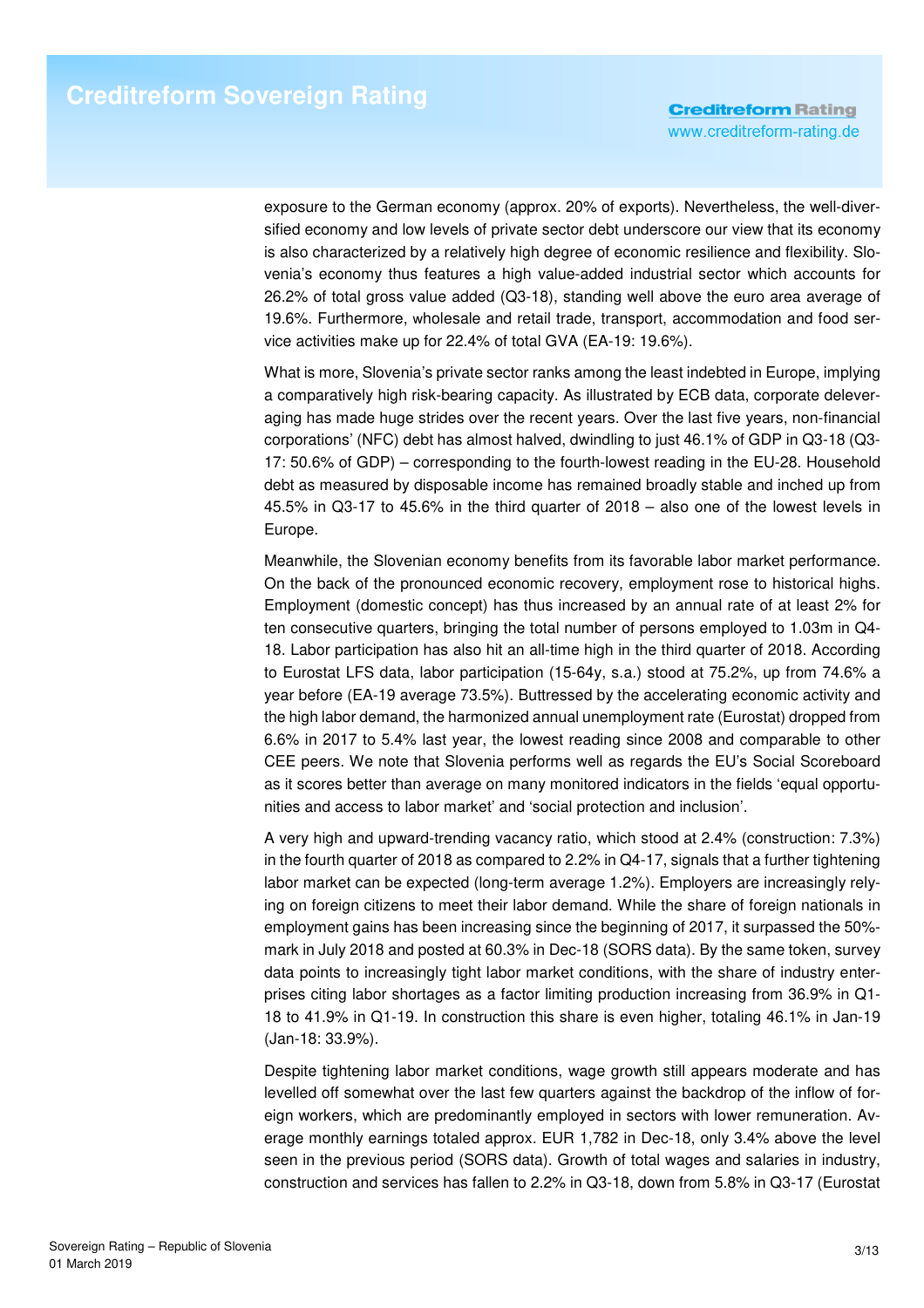data). Going forward, wage pressures are likely to mount as we expect that labor market constraints are beginning to bite and employment growth appears to have peaked in the first quarter of 2018 (considering annual growth rates). Perhaps even more importantly, there is an increased risk that Slovenia's cost competitiveness and export market share may come under pressure.

So far, we have not observed significant adverse effects on competitiveness in latest available data. To the contrary, Slovenia's market share in world exports shot up by 6.82 and 5.56% in 2016/17 (2017: 0.18%). Furthermore, as wages are expanding in line with productivity, real unit labor costs (ULC) have evolved rather favorably – not only with a view to its main trading partners, but also compared to CEE peers. According to AMECO data, real ULC are estimated to have slightly decreased by 0.3 and 0.2% in 2017 and 2018 respectively (2010-17: -4.6%). Additionally, Slovenia retained its 35th rank in the latest edition of the World Economic Forum's (WEF) Global Competitiveness Report, being surpassed only by Czechia and Estonia in the group of CEEs.

Economic prospects remain favorable, boding well for a continued income convergence. We expect that economic growth will gradually soften to 3.3% this year and 2.7% in 2020, mainly due to crosscurrents from the external environment and capacity constraints in the domestic economy. That being said, Slovenia is likely to remain among the fastest growing economies in the euro area. On the external side, we believe that export growth will remain solid, as competitiveness should be sustained. The industry sector's export expectation for the months ahead have edged down, but remain on a high level, corroborating our view of robust export demand in the near term. However, as we expect economic growth in Slovenia's main trading partners to ease, so will external demand. On top of this, we assume that import-intensive domestic demand will lead to strong import growth, which should outpace growth in exports, resulting in a diminishing growth contribution of net external trade.

We forecast growth to be mainly propelled by domestic demand. Investment activity is set to remain the key driver of economic growth, as healthy corporate balance sheets, survey data on upbeat business sentiment and well-filled order books in industry and construction, as well as very high levels of capacity utilization will support private investment. Capacity utilization in the industry sector stood at 85.2% (Q1-19), near its pre-crisis and all-time high (Q2-07: 86.2%) and running significantly above its long-term average of 80.7% (1995- 2018). Judging by the latest bank lending survey, credit conditions have remained unchanged and funding costs should stay low over the next two years. Residential investment activity should increase on the back of a persistent undersupply of housing and the concurrent buoyant development of house prices (see below). Public investment, which expanded by 18.6% y-o-y in the first three quarters of 2018, is likely to grow vividly, boosted by ESI funds. Going forward we should witness an accelerated drawdown on EU funding. As of 27 February, financial resources allocated to investment projects (i.e. project pipeline) have increased from approx. EUR 2.68bn in 2017 to EUR 3.56bn or 72% of planned investment at the end of 2018 (EU cohesion data).

Domestic demand should also be lifted by recovering consumption growth. While abolished austerity measures and higher wages in the public sector will presumably cater for robust growth in government consumption, employment and wage growth will aid resuming private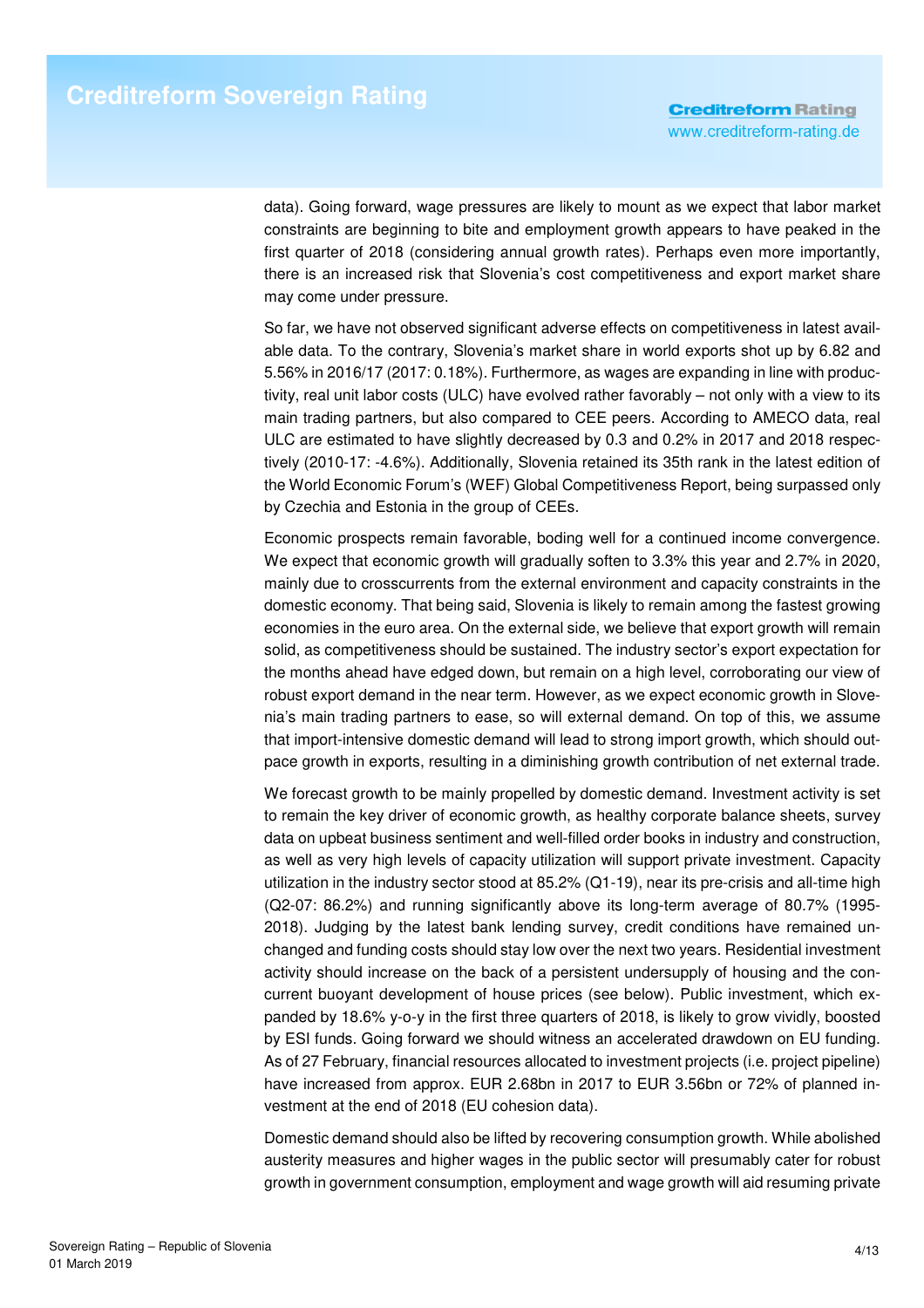household spending. Alongside the favorable labor market development, consumer confidence bodes well for consumption growth. Consumer sentiment, which had experienced a temporary setback in last year's third quarter, started to recover at the turn of the year and remains at historically high levels.

In the medium term, structural bottlenecks stemming from the demographic development are likely to become more entrenched and – unless addressed – put a lid on Slovenia's potential growth, potentially endangering the convergence process. Labor input may thus be dampened markedly going forward, amid an increasingly ageing population and moderate migration flows. According to the EU Ageing Report 2018, the Slovenian old-age dependency ratio (15-64) reaches 41.3% by 2030, up from 28.6% in 2017 – corresponding to the third-highest increase in the EU-28 and then standing well above the EU average of 39.5%. At the same time, projected net migration flows do not appear sufficient to cushion this pronounced increase, as net migration is projected to oscillate around a mediocre 0.2% of total population in the same period (EU-28, 2030: 0.21%). In this regard, emigration of well-educated citizens requires close attention. As signaled by SORS data, the number of emigrating prime-age workers with tertiary education rose by 20.7% in 2017 and accounted for 28.6% of total emigration (25-54y). Accordingly, working-age population is forecast to contract by 5.5 p.p. to 61.0% of total population in 2016-30, one of the largest declines in the EU.

In addition, capital accumulation may become constrained, mainly by the prospective reduction in ESI funding from 2021 onwards. With 19.4% of GDP in 2018, Slovenian total investment stood below the EU average of 20.5% of GDP, owing to recovering, but belowaverage private investment and stagnant public investment (relative to GDP). For the reasons elaborated above, we expect a continued recovery in investment activity. Further out, however, the outlook is clouded by a lower fund allotment as foreseen by the next multiannual EU budget framework. The EU Commission reckons that cohesion fund allocation may fall by almost 10% as compared to the 2014-20 period. Moreover, a comparatively cumbersome business environment may curb private investment. According to the Doing Business Report 2019, Slovenia slipped three places to a still decent rank 40 out of 190 economies, somewhat higher than several CEE peers, but well below other A-rated sovereigns, largely driven by pronounced weaknesses in dealing with construction permits (rank 120) and enforcing contracts (110). Still pervasive red tape is also indicated by Slovenia's rank 120 out of 140 economies on the Global Competitiveness index component 'burden of government regulation'.

This contrasts with a generally high quality of the Slovenia's institutional conditions, which continue to back our sovereign assessment. Slovenia continues to benefit from EMU membership, involving broader and deeper capital markets, significant trade integration, and the adoption of common standards and rules. Concerning our preferred measures of the institutional set-up, the World Bank's Worldwide Governance Indicators (WGIs), the sovereign outperforms the CEE median on all WGIs we consider and compares well to our A-rated universe, while somewhat lagging the euro area benchmarks. The latest update of the WGIs documents a broadly effective government when it comes to credibly formulating and implementing policies, ranking Slovenia on 33 (out of 209 economies), on par with the euro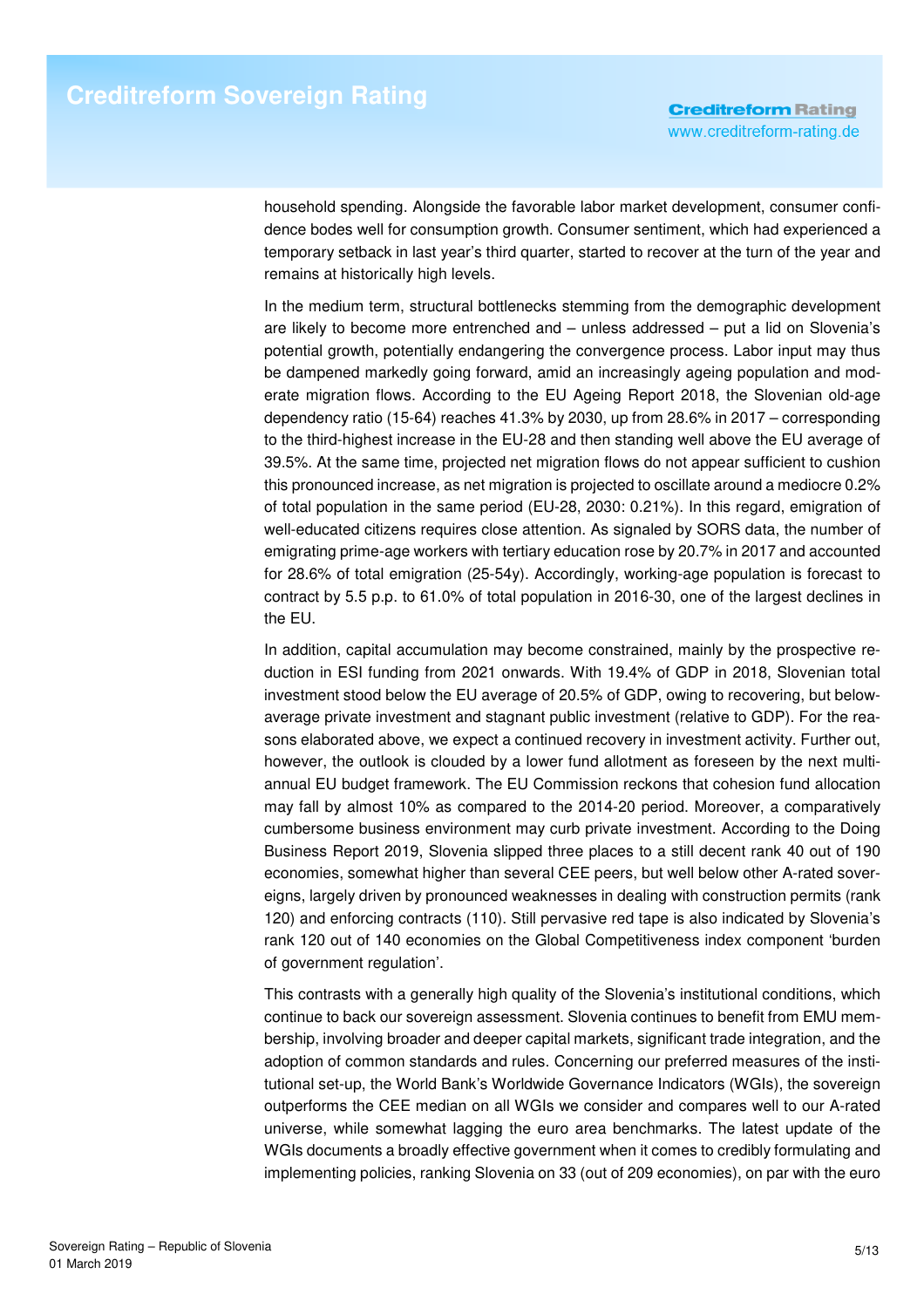area. The sovereign displays a somewhat larger gap with regard to the WGI voice and accountability (rank 42 vs. EA-19 rank 27). Also, there appears to remain some room to improve as regards the quality of contract enforcement, property rights, and courts (rank 37 vs. EA-19 rank 32), and with a view to control of corruption (rank 44 vs. EA-19 rank 41).

Regarding the efficiency of the justice system, signs of significant improvements are apparent in the EU Justice Scoreboard 2018, which shows that time needed to resolves cases more than halved from 154 days in 2010 to 72 days in 2016. Likewise, the number of pending cases dropped sharply from 18.6 to 7.2 per 100 inhabitants. We further note that Slovenia has enhanced its anti-corruption framework as shown by the WGI improvement since 2014, as well as by last year's GRECO report, which echoes concerns about limited progress on some fronts, but acknowledges that the majority of GRECO's recommendations have been implemented. At the beginning of this year, the government envisaged an approval of the long-awaited Integrity and Prevention of Corruption Act by September 2019.

Other government initiatives that should be pointed out are targeted towards improving the business environment. Particularly noteworthy is the Slovene Enterprise Fund, which grants access to funds in the form of subsidies to start-ups and seed capital, and shall make some EUR 629m available for approx. 6,200 SME projects until 2023. Other measures to facilitate investment activity comprise the Investment Promotion Act and the Promotion of Tourism Development Act, which entered into force in February 2018 and January 2019 respectively. The latest  $(10<sup>th</sup>)$  report on the Single Document indicates, albeit referring to 2017, further progress on implementing the measures to reduce administrative burden – stating that 67.1% of the measures had been realized by the end of 2017, and 28 new measures have been added.

Apart from these few instances, delivery on deep reforms has proven elusive over the last months, largely owing to the parliamentary elections last June and the difficult government formation that was completed only by 13 September 2019. Policy-making has become more challenging, as political fragmentation has increased, with the Slovenian parliament now encompassing nine parties. Furthermore, the runner-up, the List of Marjan Sarec (LMS) party, formed the country's first minority government, consisting of LMS and four other center-left parties (43 of 90 seats). We believe that there is an elevated risk that the minority government may not see the end of its legislative term, given that five parties with differing key priorities are involved. In the latest polls dating from February, LMS has taken over the lead from election-winner SDS. In any event, the government is dependent on ad hoc support from opposing parties, leading us to expect that translating reform measures into concrete action may prove politically difficult.

Despite palpable progress in fiscal consolidation, Slovenia's public finances represent its main credit weakness, continuing to drag down our sovereign assessment. The sovereign's fiscal performance balances the recent favorable debt trend, prudent debt management and the concurrent decline in interest outlays, against still elevated government debt and fiscal risks related to expenditure pressures from public wages, age-related spending, and expansionary measures envisaged in the coalition agreement, as well as public guarantees.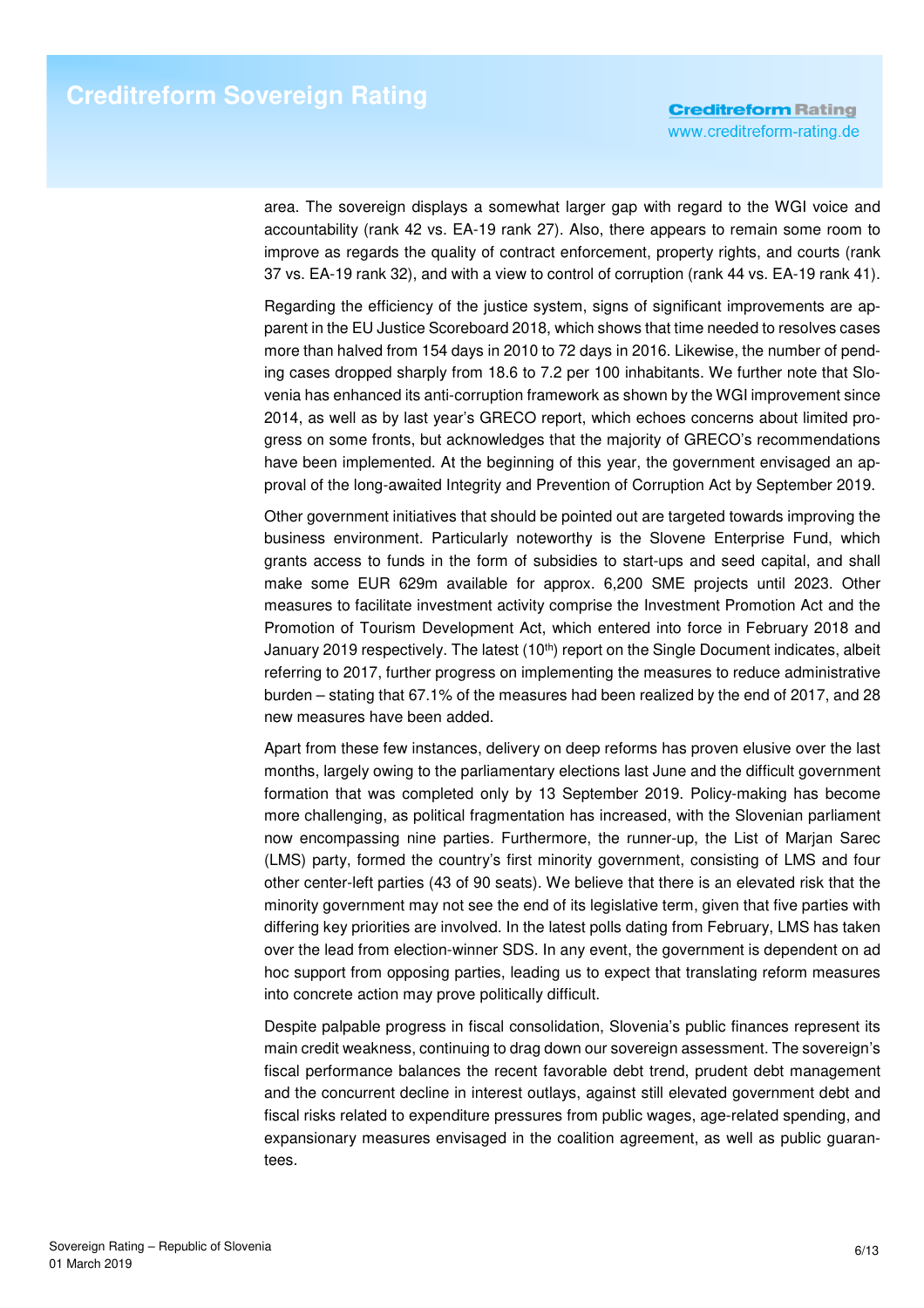As expected, in 2017 the headline balance on the general government level recorded its first surplus in the history of the Republic of Slovenia, as the balance shifted from a deficit of -1.9% of GDP in 2016 into a slight surplus of 0.1% of GDP. For 2018, we expect the headline surplus to widen to 0.8% of GDP, as the main drivers remained in place and some one-offs (EU budget, dividend payments) were at play. Preliminary Ministry of Finance data for 2018 reveals that buoyant economic activity and the favorable labor market development resulted in brisk growth of corporate and personal income tax receipts, which leapt by 10.4 and 11.4% on the year, while VAT revenue increased by 7.2% y-o-y, and social security contributions rose by 7.5%. What is more, receipts from the EU budget and revenues from participation in profits and dividends skyrocketed by 99.7 and 81.4%. On the expenditure side, significantly lower interest expenses, which fell by 11.9% to EUR 867.9m, more than outweighed the strong increases of 5.2 and 9.9% in compensation of employees and social security contributions.

Looking forward, Slovenia should post a modest surplus of 0.3% of GDP in 2019 thanks to robust economic growth and the positive labor market performance, which are likely to provide for a strong boost to tax and social transfer receipts, while interest expenditure should follow its firm downward path. Notwithstanding, expenditure is likely rise faster than revenues. Public investment should increase on the back of an accelerated drawdown on EU funding, and the public wage bill and social transfers are about to rise strongly – due to eased restrictions on family benefits, and the agreement reached between the government and trade unions last November, implying increases in wages and allowances.

Although the headline surplus is set to moderate, we assume general government debt to decline further. As measured by GDP, public debt edged down from 78.7 to 74.1% in 2016- 17, and diminished to 71.0% in the third quarter of 2018. The sovereign has thus shown a remarkable development in reducing its government debt, namely by 12.9 p.p. of GDP since Q3-15, the third-strongest decline in the EU. Still, Slovenia currently displays the highest reading among our A-rated sovereigns.

Irrespective of the positive debt trend and the cyclical boost to government revenue, we see some fiscal risks on the horizon, threatening fiscal consolidation. Expenditure pressures are mounting, since the government has signaled that it will gradually abolish the austerity measures implemented in the aftermath of the financial and economic crises. In this vein, a further rise in public wages is foreseen for next year and certain restrictions will be lifted, e.g. on overtime payment.

Additional financial support may be needed in health care, associated with health services and insurance. While the new Health Care and Health Insurance Act is still pending, work on a draft law will drag on in 2019. Then there is a lingering discussion over setting up a demographic fund and higher grants for pensioners to improve pension financing. Authorities announced that a pension reform along the lines of the White Paper on Pensions would be pursued.

We think that progress in this field should be closely monitored, as age-related costs are about to rise notably against the background of clouded prospects regarding the demographic development, representing a downside risk to fiscal sustainability over the medium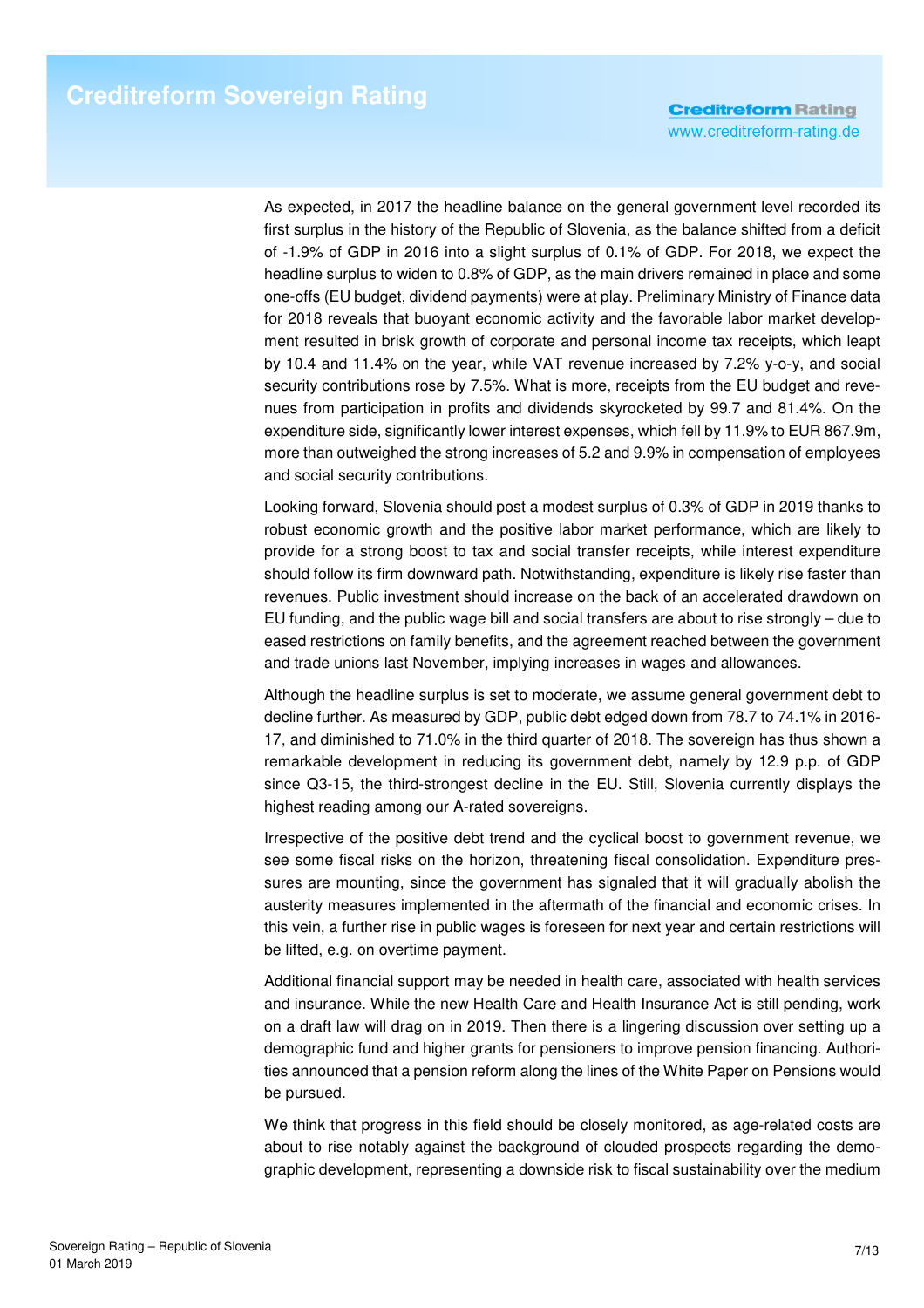to long term. According to the EU Commission forecast, the fiscal costs of ageing will rise by 2.1 p.p. to 23.9% in 2016-30, one of the fastest increases in the EU. Age-related expenditure is projected to markedly rise in the field of public pensions (+ 1.1 p.p. GDP) and health care spending (+0.6 p.p. GDP).

Though declining, contingent liability risks in connection with the large state-owned enterprise (SOE) sector (total assets as of Q3-18 approx. 25% of 2017 GDP) are here to stay. Public guarantees equated to a sizeable 12.7% of GDP in 2018, and should decrease to 11.1% in 2019 (Draft Budgetary Plan 2019); subscribed ESM-capital accounts for another EUR 2.99bn or 7.0% of 2017 GDP. We note that Slovenian SOEs' profitability has improved over the years, backed by the ongoing economic recovery, and that the SOEs' return on equity is estimated at around 6.2% in 2019/20 (SSH data).

The banking sector also remains a source of risk, although we acknowledge that financial stability poses no immediate threat to fiscal sustainability at the current juncture. While the CET 1 ratio amounted to 18.6% in last year's third quarter, well above the EU average of 14.7%, asset quality has improved significantly over the last years (EBA data). The nonperforming loan (NPL) ratio fell from 24.6% in Q3-15 to 7.9% in Q3-18. Yet, the Slovenian NPL ratio posts well above the EU average of 3.4%, and only four EU-28 members displays higher NPL ratios.

House prices have increased rapidly throughout 2018, with the 3-y-growth rate hitting 24.2% in Q3-18, after running at double digits since the second quarter of 2017. However, affordability ratios are not yet pointing to misalignments and stand at levels comparable to the 2007-18 average. Also, annual mortgage loan growth has hovered around a modest 4% throughout 2018. By contrast, consumer loan growth has strengthened significantly, as reflected by credit flow data and the share of credit for consumption in banks' total assets. We consider risks to be contained, not least because authorities seem to be aware of the risks and have taken additional macroprudential measures. Alongside a modified macroprudential recommendation on housing loans, which entered into force last November, the BoS decided to introduce further measures targeted towards consumer loans.

Furthermore, the coalition agreement of the newly formed government outlines several measures, which may have adverse effects on the Slovenian budget, as spending on housing, defense, pensions, health care, education, and research and development is envisaged to be significantly stepped up over the legislative term. Slovenia's Fiscal Council has already flagged concerns that a full implementation may lead to a significant deterioration in the fiscal position. To be sure, scale, timeline, and design of the respective measures are not defined in detail. More importantly, the large number of parties involved and not always coherent views may hamper the process of policymaking.

We believe that fiscal risks are mitigated by the improving debt affordability, most visible in the development of the interest expenditure-to-revenue ratio, which has declined from 7.2 to 5.8% in 2015-17. Up to the third quarter of 2018 the ratio had fallen further to 5.0%. Moreover, authorities have continued to engage in sound debt management, actively reducing refinancing risks, lifting the average weighted maturity to 9.2 years, slightly down from 9.3 years in 2017 and up from 5.7 years five years ago (Ministry of Finance data).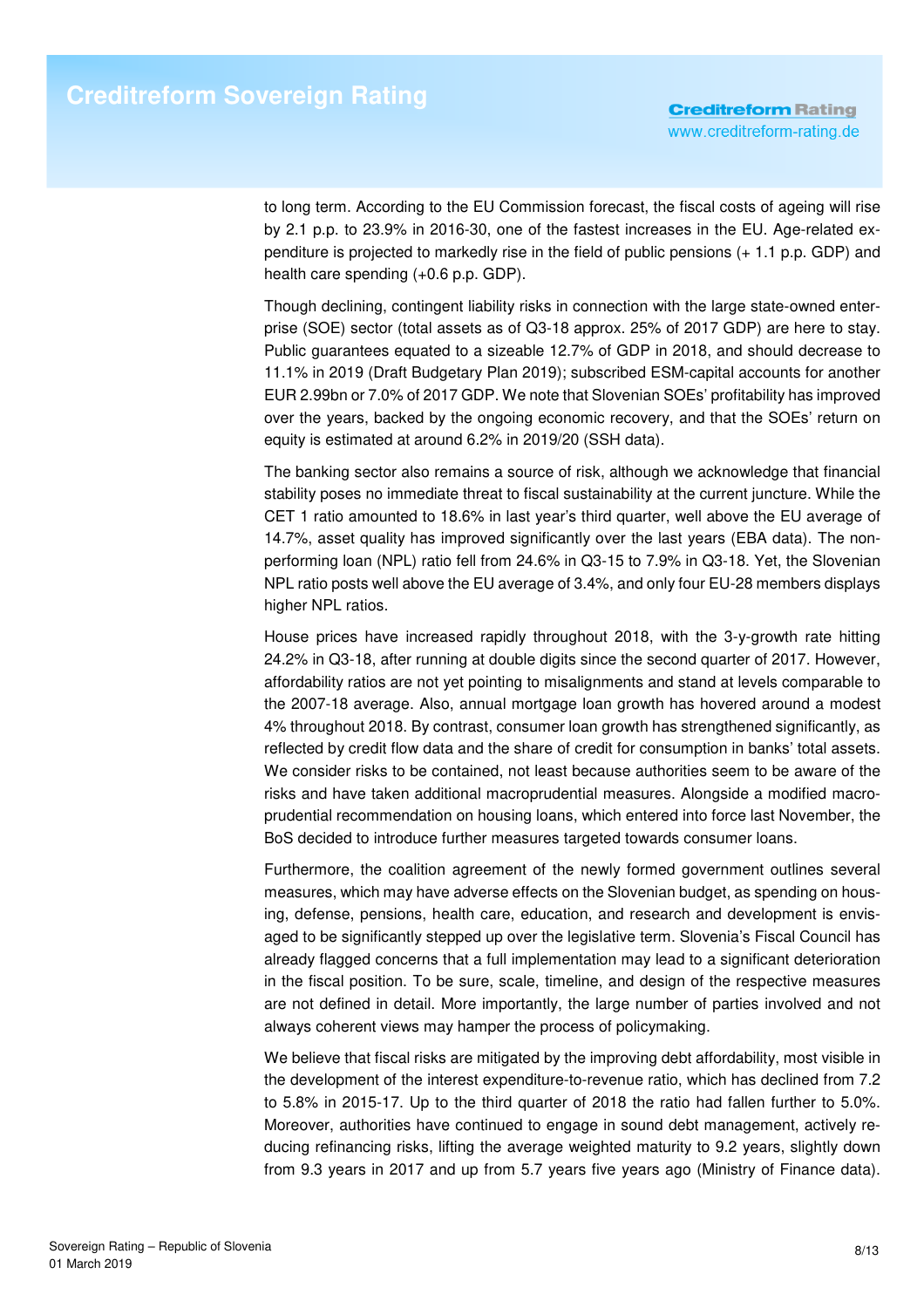Buttressed by the ECB's asset purchase program and investor confidence, long-term bond yields stayed at a historically low levels, oscillating at around 1%, translating into a modest Bund spread of 90bp. Additionally, the government commands over a considerable cash buffer, amounting to 14.9% of GDP (Q3-18, currency and deposits, Eurostat data).

We also trust that the government will use the envisaged 90% of the proceeds from the NLB privatization, amounting to approx. EUR 670m or 1.5% of 2018 GDP, to reduce government debt. On 14 November 2018 Slovenia sold 65% of the NLB shares and committed itself to sell the remaining 10% by the end of this year. In the same vein, further proceeds from privatization on behalf of SSH (e.g. Abanka) or the wind-down of impaired assets by the BAMC could result in a faster consolidation process, representing an upside risk to our forecast which does not include these windfall profits.

External sector risks are gradually decreasing. Slovenia's net international investment position (NIIP) is still large and negative, posting at -27.2% of GDP in last year's third quarter. However, the NIIP has increased notably since our last review, having gone up from -32.6% of GDP in Q3-17 (Q3-13: -45.3%). The NIIP composition has also evolved favorably, with the most salient and less risk-prone net foreign direct investment component accounting for a rising share of the negative NIIP, mainly due to higher direct investment liabilities, i.e. FDI inflows. Among the CEE economies, the sovereign records one of the least negative NIIPs, only surpassed by Czechia. What is more, net external debt is persistently declining, having halved over the last three years and equaling approx. 14% of GDP (Nov-18).

The steady NIIP improvement is mainly driven by the significantly increased current account surplus, amid booming exports and somewhat constrained domestic demand. The current account has been on a firm upward trajectory over the past years and climbed from 5.5% to a historical high of 7.2% of GDP in 2016-17, buttressed by a higher trade in services surplus and a less negative primary income deficit. The 4-quarter-current account rose to 7.3% of GDP in Q3-18. Going forward, we expect the current account surplus to narrow, but remain above 5% of GDP in 2019/20 (2012-17 average: 4.9% of GDP), as strong domestic demand (in particular investment activity) should boost imports, while exports are likely to increase at a somewhat lower rate due to moderating external demand.

### **Rating Outlook and Sensitivity**

Our Rating outlook on the long-term sovereign rating is stable, as we assume that the risk situation underlying the key factors affecting sovereign credit risk – including macroeconomic performance, institutional structure, fiscal sustainability, and foreign exposure  $-$  is likely to remain fundamentally unchanged over the next twelve months.

Upward pressure on the rating could arise if medium-term growth turns out to be significantly higher than expected, with positive knock-on effects on the economic convergence process and fiscal consolidation. Credit ratings may also be raised if we observe fasterthan-expected reduction in the public debt ratio in general, a significant decline in public guarantees, or substantial efforts in implementing structural reforms aimed at the demographic development.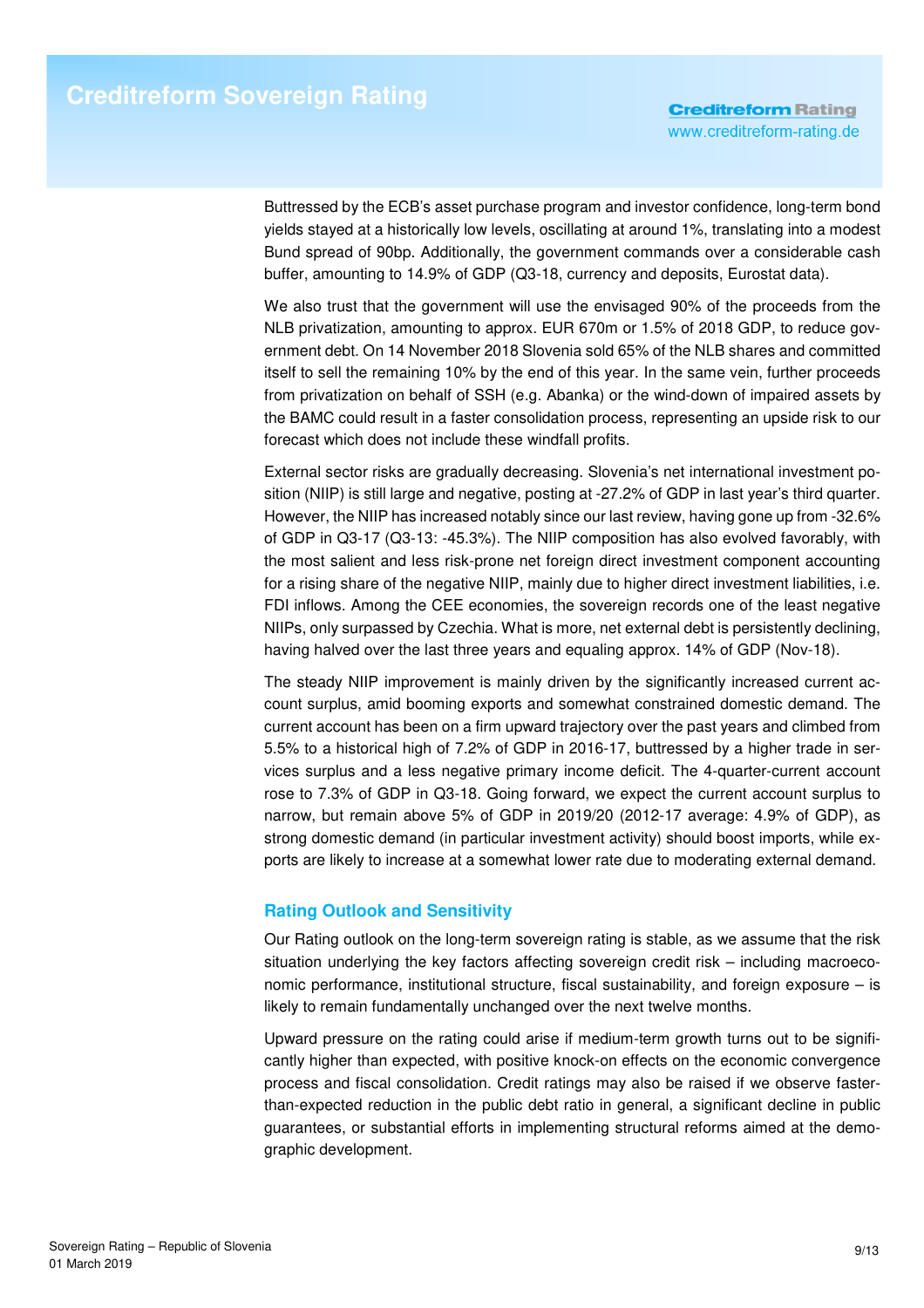We could lower Slovenia's sovereign rating if medium-term growth is considerably lower than expected, which could be prompted by substantially weaker growth in the euro area, or an escalation in protectionist measures. A negative rating action may also be triggered if fiscal downside risks materialize, resulting in fiscal slippages and a reversal in the debt trend, if financial stability risk stemming from the banking sector resurface, or if we witness a build-up of serious imbalances on the residential property market.

Primary Analyst Johannes Kühner Sovereign Credit Analyst j.kuehner@creditreform-rating.de +49 2131 109 1462

Chair Person Benjamin Mohr Head of Sovereign Ratings b.mohr@creditreform-rating.de +49 2131 109 5172

## **Ratings\***

| Long-term sovereign rating                       | $A+$ /stable |
|--------------------------------------------------|--------------|
| Foreign currency senior unsecured long-term debt | $A+$ /stable |
| Local currency senior unsecured long-term debt   | $A+$ /stable |
| *) Unsolicited                                   |              |

# **Economic Data**

|                                       | 2013    | 2014   | 2015   | 2016   | 2017   | 2018e  | 2019e  |
|---------------------------------------|---------|--------|--------|--------|--------|--------|--------|
| Real GDP growth                       | $-1.1$  | 3.0    | 2.3    | 3.1    | 4.9    | 4.5    | 3.3    |
| GDP per capita (PPP, USD)             | 28.595  | 29.971 | 30.949 | 32.252 | 34.480 | 36.826 | 38,841 |
| HICP inflation rate, y-o-y change     | 1.9     | 0.4    | $-0.8$ | $-0.2$ | 1.6    | 1.9    | 2.0    |
| Default history (years since default) | n.a.    | n.a.   | n.a.   | n.a.   | n.a.   | n.a.   | n.a.   |
| Life expectancy at birth (years)      | 80.5    | 81.2   | 80.9   | 81.2   | n.a.   | n.a.   | n.a.   |
| Fiscal balance/GDP                    | $-14.7$ | $-5.5$ | $-2.8$ | $-1.9$ | 0.1    | 0.8    | 0.3    |
| Current account balance/GDP           | 4.4     | 5.8    | 4.5    | 5.5    | 7.2    | n.a.   | n.a.   |
| External debt/GDP                     | 114.9   | 125.8  | 120.0  | 111.0  | 101.9  | n.a.   | n.a.   |

Source: International Monetary Fund, Eurostat, own estimates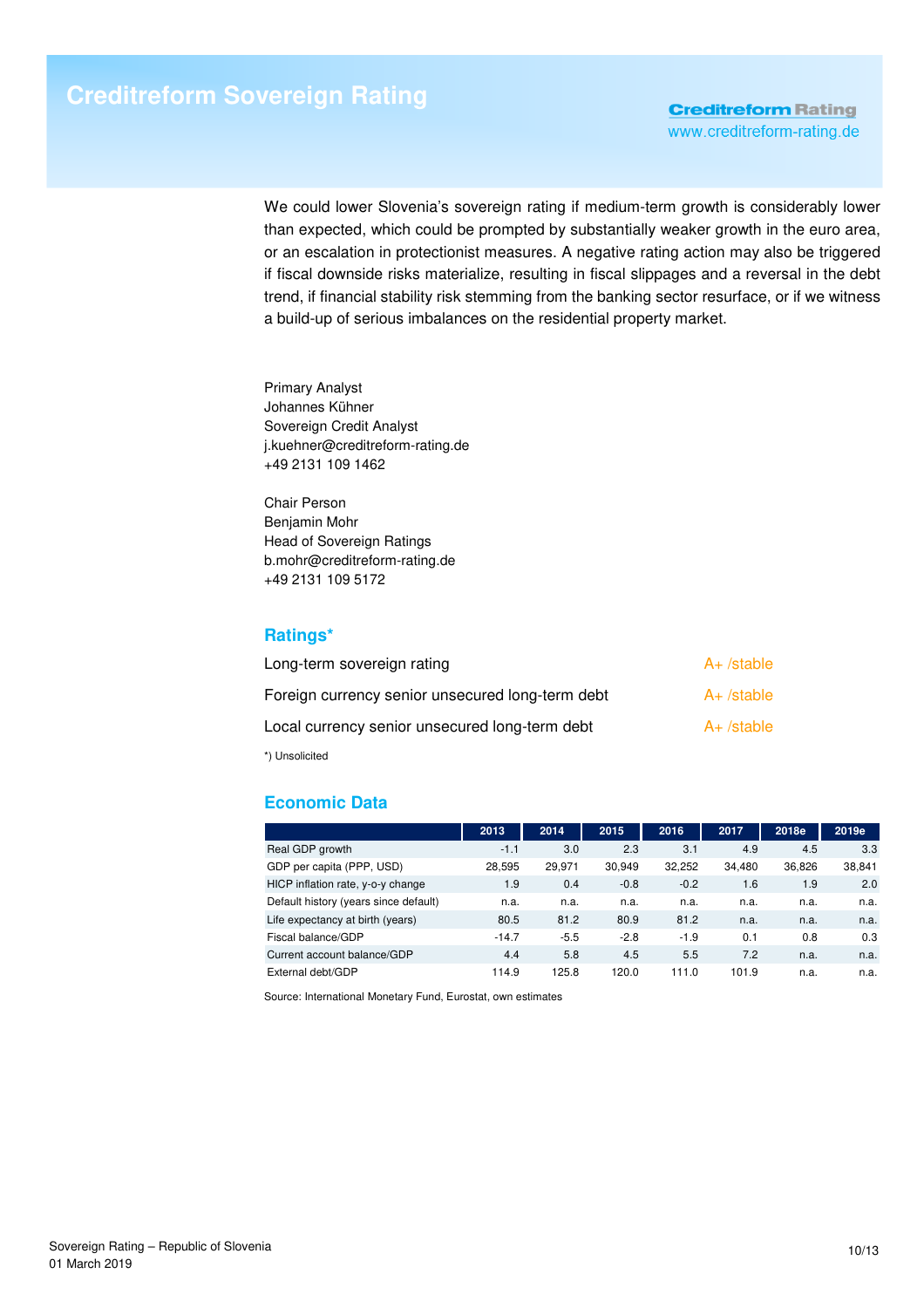### **Appendix**

**Rating History** 

| <b>Event</b>   | <b>Publication Date</b> | <b>Rating /Outlook</b> |
|----------------|-------------------------|------------------------|
| Initial Rating | 03.03.2017              | A-/stable              |
| Monitoring     | 02.03.2018              | A /positive            |
| Monitoring     | 01.03.2019              | $A+$ /stable           |

#### **Regulatory Requirements**

In 2011 Creditreform Rating AG (CRAG) was registered within the European Union according to EU Regulation 1060/2009 (CRA-Regulation). Based on the registration Creditreform Rating AG is allowed to issue credit ratings within the EU and is bound to comply with the provisions of the CRA-Regulation.

This sovereign rating is an unsolicited credit rating. The Bank of Slovenia (BSI), the Institute of Macroeconomic Analysis and Development (IMAD), and the Ministry of Finance (MoF) participated in the credit rating process as BSI, IMAD, and MoF provided additional data and information, and commented on a draft version of the report. Thus, this report represents an updated version, which was augmented in response to the factual remarks of BSI, IMAD, and MoF during their review. However, the rating outcome as well as the related outlook remained unchanged.

The rating was conducted on the basis of CRAG´s "Sovereign Ratings" methodology in conjunction with its basic document "Rating Criteria and Definitions". CRAG ensures that methodologies, models and key rating assumptions for determining sovereign credit ratings are properly maintained, up-todate, and subject to a comprehensive review on a periodic basis. A complete description of CRAG´s rating methodologies and basic document "Rating Criteria and Definitions" is published on the following internet page: www.creditreform-rating.de/en/regulatory-requirements/.

To prepare this credit rating, CRAG has used following substantially material sources: International Monetary Fund, World Bank, Organization for Economic Co-operation and Development, Eurostat, European Commission, European Banking Authority, European Central Bank, World Economic Forum, Central Bank of Slovenia, Republic of Slovenia – Ministry of Finance, Republic of Slovenia – Fiscal Council, Statistical office of the Republic of Slovenia (SORS), Bank Assets Management Company (BAMC), Slovenian Sovereign Holding (SSH).

A Rating Committee was called consisting of highly qualified analysts of CRAG. The quality and extent of information available on the rated entity was considered satisfactory. The analysts and committee members declared that the rules of the Code of Conduct were complied with. No conflicts of interest were identified during the rating process that might influence the analyses and judgements of the rating analysts involved or any other natural person whose services are placed at the disposal or under the control of Creditreform Rating AG and who are directly involved in credit rating activities or approving credit ratings and rating outlooks. The analysts presented the results of the quantitative and qualitative analyses and provided the Committee with a recommendation for the rating decision. After the discussion of the relevant quantitative and qualitative risk factors, the Rating Committee arrived at a unanimous rating decision. The weighting of all risk factors is described in CRAG´s "Sovereign Ratings" methodology. The main arguments that were raised in the discussion are summarized in the "Reasons for the Rating Decision".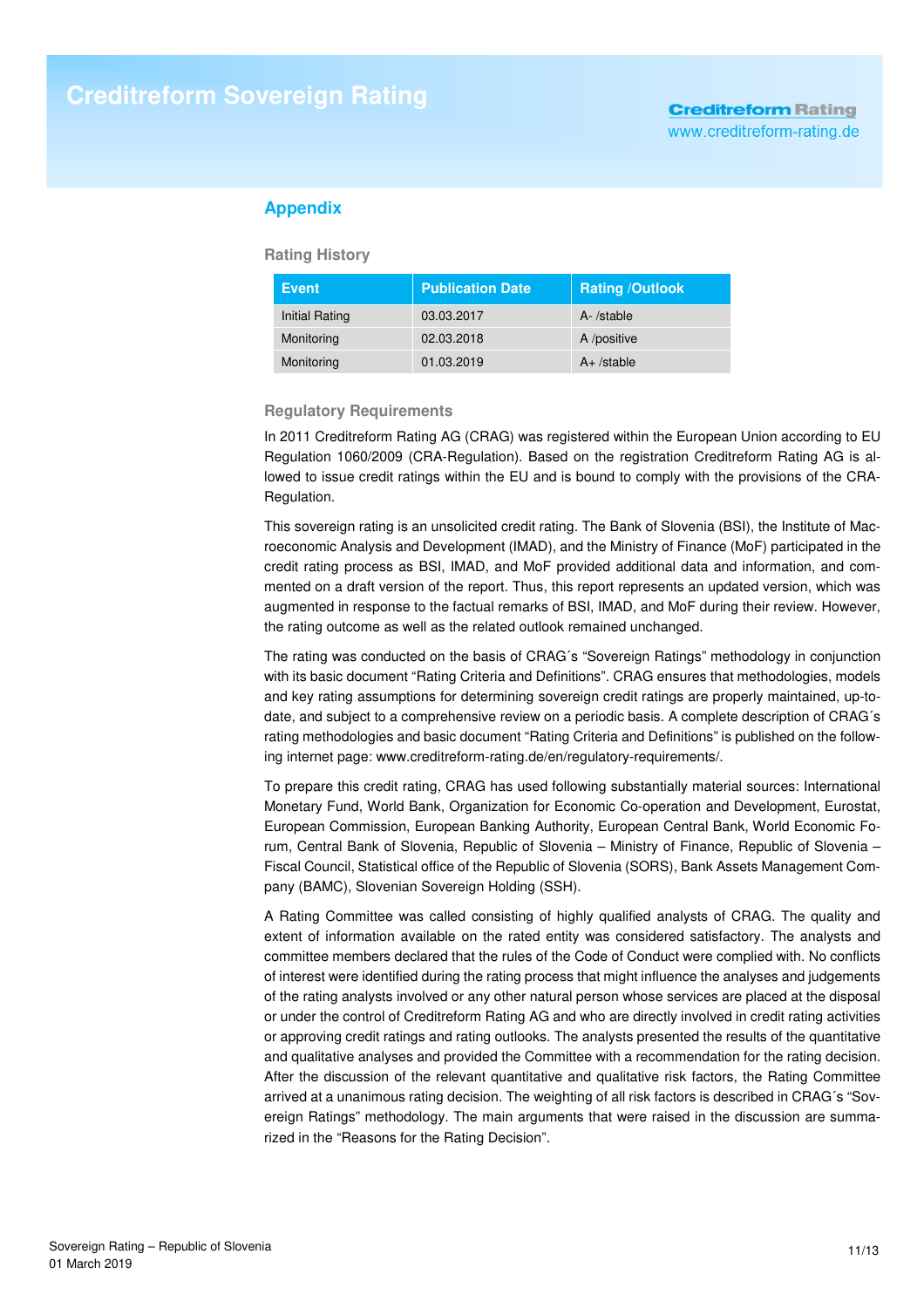As regards the rating outlook, the time horizon is provided during which a change in the credit rating is expected. This information is available within the credit rating report. There are no other attributes and limitations of the credit rating or rating outlook other than displayed on the CRAG website. In case of providing ancillary services to the rated entity, CRAG will disclose all ancillary services in the credit rating report.

The date at which the credit rating was released for distribution for the first time and when it was last updated including any rating outlooks is indicated clearly and prominently in the rating report; the first release is indicated as "initial rating"; other updates are indicated as an "update", "upgrade or downgrade", "not rated", "affirmed", "selective default" or "default".

In accordance to Article 11 (2) EU-Regulation (EC) No 1060/2009 registered or certified credit rating agency shall make available in a central repository established by ESMA information on its historical performance data, including the ratings transition frequency, and information about credit ratings issued in the past and on their changes. Requested data are available on the ESMA website: https://cerep.esma.europa.eu/cerep-web/statistics/defaults.xhtml.

An explanatory statement of the meaning of each rating category and the definition of default are available in the credit rating methodologies disclosed on the website.

#### **Disclaimer**

Any rating issued by Creditreform Rating AG is subject to the Creditreform Rating AG Code of Conduct which has been published on the web pages of Creditreform Rating AG. In this Code of Conduct, Creditreform Rating AG commits itself – systematically and with due diligence – to establish its independent and objective opinion as to the sustainability, risks and opportunities concerning the entity or the issue under review.

When assessing the creditworthiness of sovereign issuers, Creditreform Rating AG relies on publicly available data and information from international data sources, governments and national statistics. Creditreform Rating AG assumes no responsibility for the true and fair representation of the original information.

Future events are uncertain, and forecasts are necessarily based on assessments and assumptions. Hence, this rating is no statement of fact but an opinion. Neither should these ratings be construed as recommendations for investors, buyers or sellers. They should only be used by market participants (entrepreneurs, bankers, investors etc.) as one factor among others when arriving at investment decisions. Ratings are not meant to be used as substitutes for one's own research, inquiries and assessments. Thus, no express or implied warranty as to the accuracy, timeliness or completeness for any purpose of any such rating, opinion or information is given by Creditreform Rating AG in any form or manner whatsoever. Furthermore, Creditreform Rating AG cannot be held liable for the consequences of decisions made on the basis of any of their ratings.

This report is protected by copyright. Any commercial use is prohibited without prior written permission from Creditreform Rating AG. Only the full report may be published in order to prevent distortion of the report's overall assessment. Excerpts may only be used with the express consent of Creditreform Rating AG. Publication of the report without the consent of Creditreform Rating AG is prohibited. Only ratings published on the Creditreform Rating AG web pages remain valid.

Creditreform Rating AG